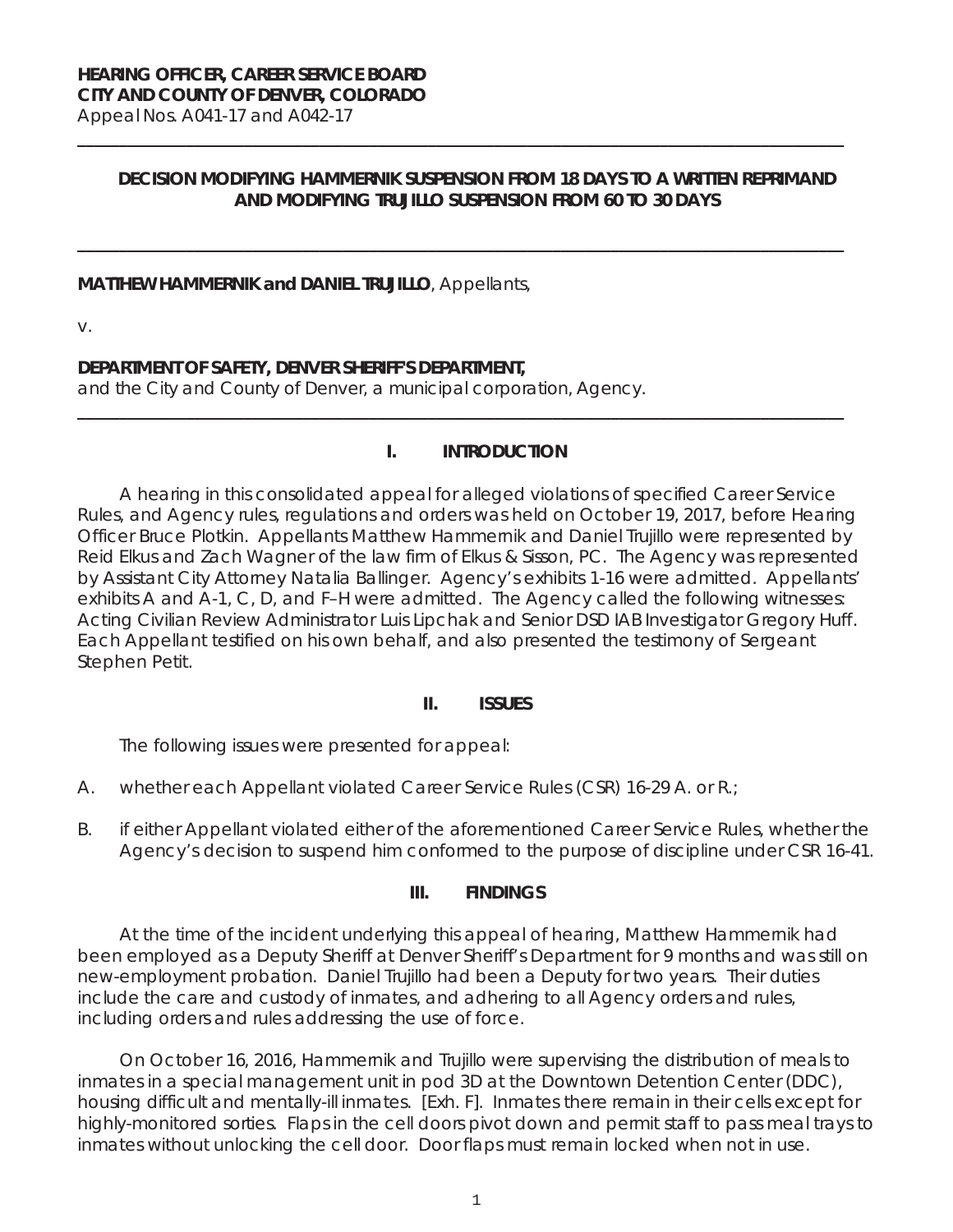Trujillo handed inmate BR a container with the inmate's meal. BR, who was known to be assaultive to staff, extended his hands through the door flap and would not retract them, preventing the Appellants from securing the door flap. Trujillo and Hammernik ordered and tried to talk BR into retracting his arms, but BR refused. Trujillo then placed BR's right hand in a paincompliance "gooseneck hold," while Hammernik assisted by pushing on BR's arm. [Exh. 5 at 17:02:38]. The deputies struggled with BR. Trujillo alternatively applied the gooseneck hold and tried to force BR's arm back into the cell, while Hammernik pushed on BR's arm but also met with BR's resistance. BR threw a cup of juice he had just received with his meal through the door flap onto Trujillo's pants. [Exh. 5 at 17:02:50]. Trujillo immediately unholstered his Departmentissued OPNs1, and alternately twisted them on BR's arm, and used the butt-end to hammer the top of BR's hand, injuring it. [Exh. 5 at 17:02:55-17:03:07; Exh. 9].

 While BR continued to struggle, Hammernik also applied OPNs. [Exh. 5 at 17:03:26]. About one minute later, the deputies stopped using their OPNs and attempted, unsuccessfully, to force BR's arm back through the flap. [Exh. 5]. Hammernik re-applied his OPNs. Both Hammernik and Trujillo twisted the OPNs on BR's arm with excessive force, leaving a deep crease above BR's wrist. [Exh. 5 at 17:04:32-17:05:09; Exh. 8]. Hammernik applied a second set of OPNs on BR's arm. [Exh. 5 at 17:05:13 –17:05:58]. BR eventually withdrew his arm into the cell and the deputies secured the flap. During the entire struggle, the cell door remained locked with BR secured inside. Aside from throwing liquid at Trujillo, BR did not strike at either deputy, but only resisted efforts to force his arm back to his cell.

Inside his cell, BR examined the deep grooves in his injured arm where the Appellants applied OPNs. [Exh. 6; Exh. 8]. He fell to the floor, convulsing. [Exh. 6 at 17:08:31]. Trujillo, who had been observing from outside the cell, immediately called for medical assistance.

An Internal Affairs Bureau investigation ensued. Trujillo attended his contemplation of discipline meeting on June 20, 2017. The Agency subsequently assessed a sixty-day suspension on July 11, 2017. Hammernik attended his contemplation of discipline meeting on June 28, 2017, and was assessed an 18-day suspension on July 17, 2017. Both filed timely appeals.

### **IV. ANALYSIS**

#### **A. Jurisdiction and Review**

Jurisdiction is proper under CSR §19-10 A.1.b, as the direct appeal of a suspension. I am required to conduct a *de novo* review,<sup>2</sup> meaning to consider all the evidence as though no previous action had been taken. **Iurner v. Rossmiller**, 532 P.2d 751 (Colo. App. 1975).

#### **B. Burden and Standard of Proof**

i<br>T

The Agency retains the burden of persuasion, throughout the case, to prove Hammernik and Trujillo violated one or more cited sections of the Career Service Rules, and to prove its decision to suspend their employment complied with CSR 16-41. The standard by which the Agency must prove its claims is a preponderance of the evidence [but *see* n. 2, below].

<sup>&</sup>lt;sup>1</sup> OPNs (Orcutt Police Nunchaku) refers to Department-issued nunchucks. [See In re Hernandez & Garegnani, CSA 25-17 & 26-17 (11/3/17).

<sup>2</sup> In disciplinary appeals of sworn Sheriff's Department officers filed after October 20, 2017, review is no longer *de novo* and the appellant retains the burden of proof regarding discipline.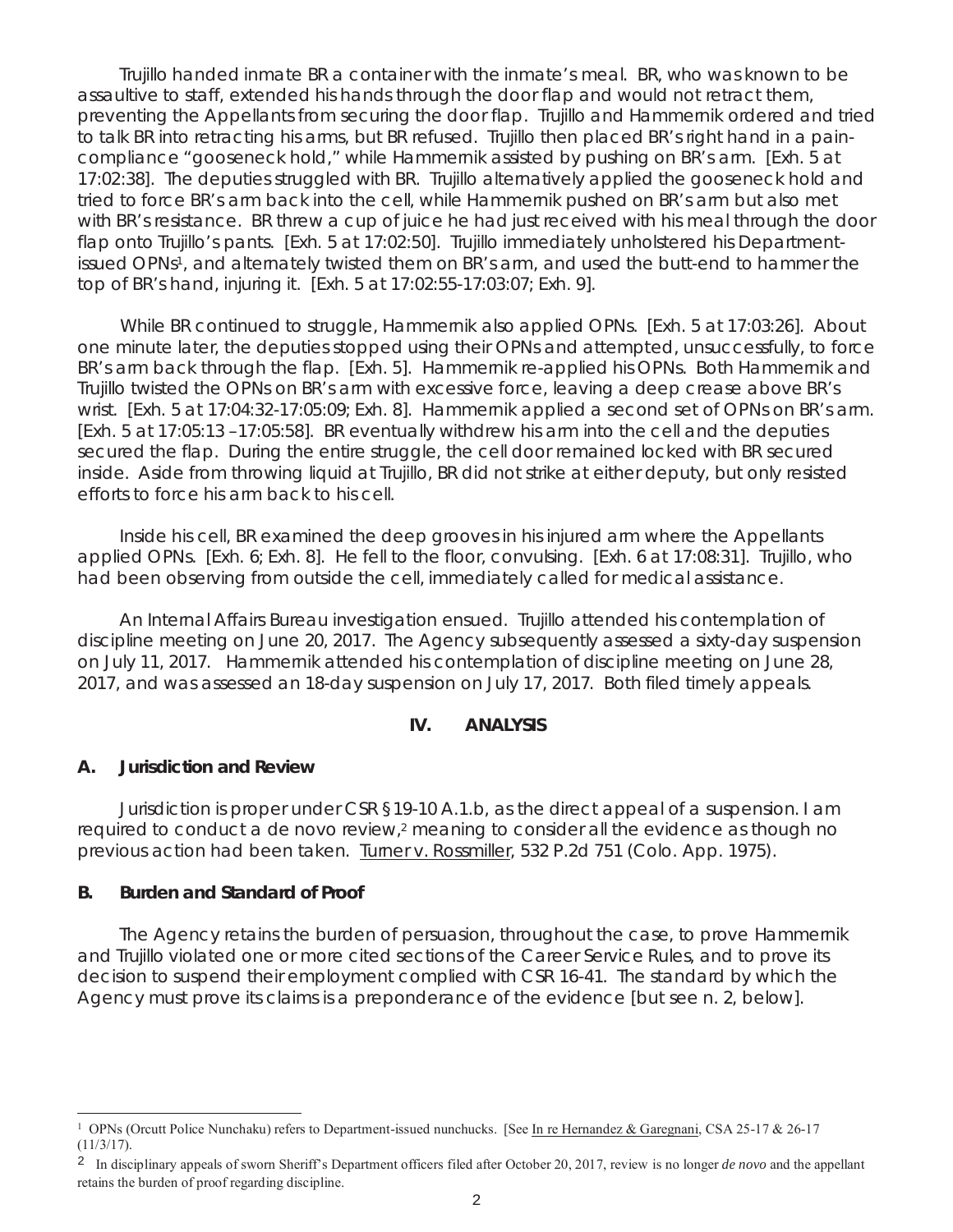## **C. Career Service Rule Violations**

## **1. CSR 16-29 A. Neglect of duty or carelessness in performance of duties and responsibilities.**

To sustain a violation under CSR 16-29 A, the Agency must establish Appellants failed to perform a known duty. In re Gomez, CSA 02-12 (5/14/12), *citing* In re Abbey, CSA 99-09, 6 (8/9/10). Where, as here, duties were identified only as they pertain to other, specified rules, then no violation is found under this rule. *See* In re Gordon, CSA 10-14, 2 (11/28/14), *aff'd* In re Gordon, CSB 10-14A (7/16/15); *see also* In re Wright, CSA 40-14, 7 (11/17/14).

### **2. CSR 16-29 R. Failure to observe written departmental or agency regulations, policies or rules.**

As it pertains to:

#### **Denver Sheriff Departmental Rules and Regulations**

### **RR 300.19. 1 – Disobedience of Rule**

**Deputy Sheriffs and employees shall not violate any lawful departmental rule (including CSA rules), duty, procedure, policy, directive, instruction, order (including Mayor's Executive Orders), or Operations Manual section.** 

As it pertains to:

#### **RR 5011.1M – Use of Force**

**It is the policy of the Denver Sheriff Department (DSD) that officers use physical force only as prescribed by the Colorado Revised Statutes (CRS) and internal Department standards to perform any legitimate law enforcement or detention related function. The amount of force used will be reasonable and appropriate in relation to the threat faced to accomplish a lawful objective. In all cases, force will be de-escalated once the legitimate function is achieved or the resistance has ceased.** 

**The DSD recognizes the value of all human life and is committed to respecting human rights and the dignity of every individual… With these values in mind, an officer shall use only that degree of force which is necessary and objectively reasonable under the circumstances…** 

**Officers should recognize that their conduct immediately connected to the use of force may be a factor which can influence the force option necessary in a given situation. When reasonable under the totality of circumstances, officers should use advisements, warnings, verbal persuasion, and other tactics and recognize that an officer may withdraw to a position that is tactically more secure or allows an officer greater distance in order to consider or deploy a greater variety of force options…** 

**The Department will support the use of reasonable and appropriate force by officers in the performance of duty. Use of force that is not lawful, reasonable and appropriate will not be tolerated.** 

The Agency claimed Appellants violated the use of force rule by applying excessive force when they applied a gooseneck pain-compliance hold and used OPNs, on inmate BR through his door flap. The Agency alleged Appellants failed to use the least amount of force necessary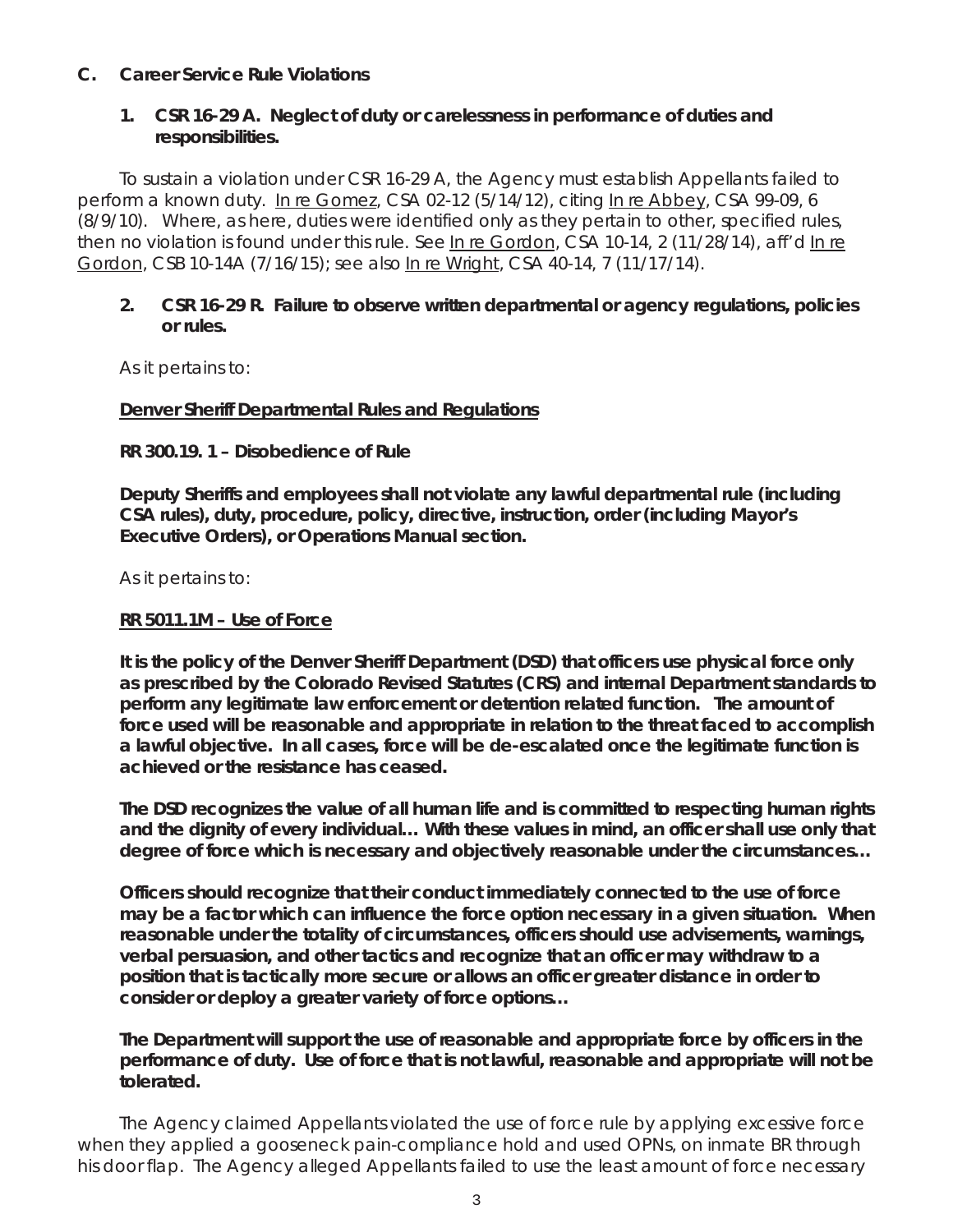to achieve a legitimate detention-related function, and that the deputies should have used advisements, warnings, verbal persuasion, or even should have withdrawn. [Lipchak testimony; Exh. 3-4]. It is well-established that the Agency requires its deputies to use the least amount of force necessary to achieve a legitimate detention-related function. *See* In re St. Germain, CSA 24-14, 3 (11/7/2014), *aff'd* In re St. Germain, CSB 24-14A (9/4/15); *see also* In re Nguyen, CSA 19- 17, 5 (7/25/17), *aff'd* In re Nguyen, CSB 19-17A (1/18/18).

Trujillo and Hammernik claimed they were required by policy to open only one door flap at a time; however, they produced no written policy to that effect. They also claimed they were untrained what to do with inmates who refuse to remove their hands from door flaps. While that may be true, not every situation can be subject of specific training, or training would become the primary activity of deputies. Both Appellants, however were trained in and expected to comply with use of force policies and practices, and failed to implement that knowledge and training when they injured BR unnecessarily. Both Appellants also claimed the requirement to secure door flaps obligated them to use force when BR resisted persuasion and lesser force. While the obligation to secure door flaps was not in dispute, it should be apparent that excessive force to do so is not permitted under these rules. In re Roybal*, CSA 44-16* (10/3/16)*, aff'd* In re Roybal*, CSB 44-16A* (5/18/17); In re Nguyen*, CSA 19-17 (7/25/17), aff'd* CSB 19-17A, 2 (1/18/18).

Trujillo also claimed BR may have thrown urine on him, thus escalating the nature of the assault against him which, in turn, justified a higher degree of responsive force. Several facts weigh against that reasoning. First, Trujillo was the initial aggressor in using a gooseneck hold before the juice/urine assault. Second, Trujillo had a clear view of BR inside the cell through the plexiglass portion of the cell door, and likely would have seen if BR had something to throw other than juice from his cup. Third, the liquid came from the position where BR had just retracted the hand holding the cup of juice. [Exh. 5 at 17:02-40-17:02:50]. Finally, after they secured the door flap to BR's cell, Trujillo did not rush to the medical unit or even change clothes, but returned to BR's cell to observe BR less than a minute later – an unlikely reaction of someone concerned about just having been assaulted with urine. [17:07:46].

Together, those facts indicate Trujillo likely knew BR threw juice on him, not urine, thus undermining his justification for a higher degree of force. Moreover, even if the evident extreme twisting of his OPNs on BR's wrist was a reaction to BR's assault, it was still an after-the fact reaction to BRs assault. It did not prevent, de-escalate, or otherwise address an imminent threat, and, therefore was unjustified.

Most importantly, BR was secured behind his cell door and was not actively resisting when Trujillo and Hammernik applied the OPNs with sufficient force to leave deep bruising in BR's arm. Under these circumstances, both Appellants engaged in force that was unreasonable and inappropriate in violation of RR 5011 1M. That violation, in turn, violated CSR 16-29 R., via RR 300.19.1.

Appellants' additional defenses were similarly unpersuasive. Trujillo claimed he was unable to retreat and allow the flap to remain open because BR was known as assaultive and other inmates would imitate the behavior, resulting in other potential assaults through unsecured door flaps. According to Trujillo, door flap assaults by other inmates have included throwing urine and feces. Hammernik echoed Trujillo's sentiment, claiming inmates might become upset if the meal service didn't continue, and the only option without securing the door flap was to stop the "feed."

The Agency consistently finds when an inmate is secured in his cell, a high degree of force to coerce him into retracting his hands from a door flap is prohibited. [*See* Roybal and Nguyen,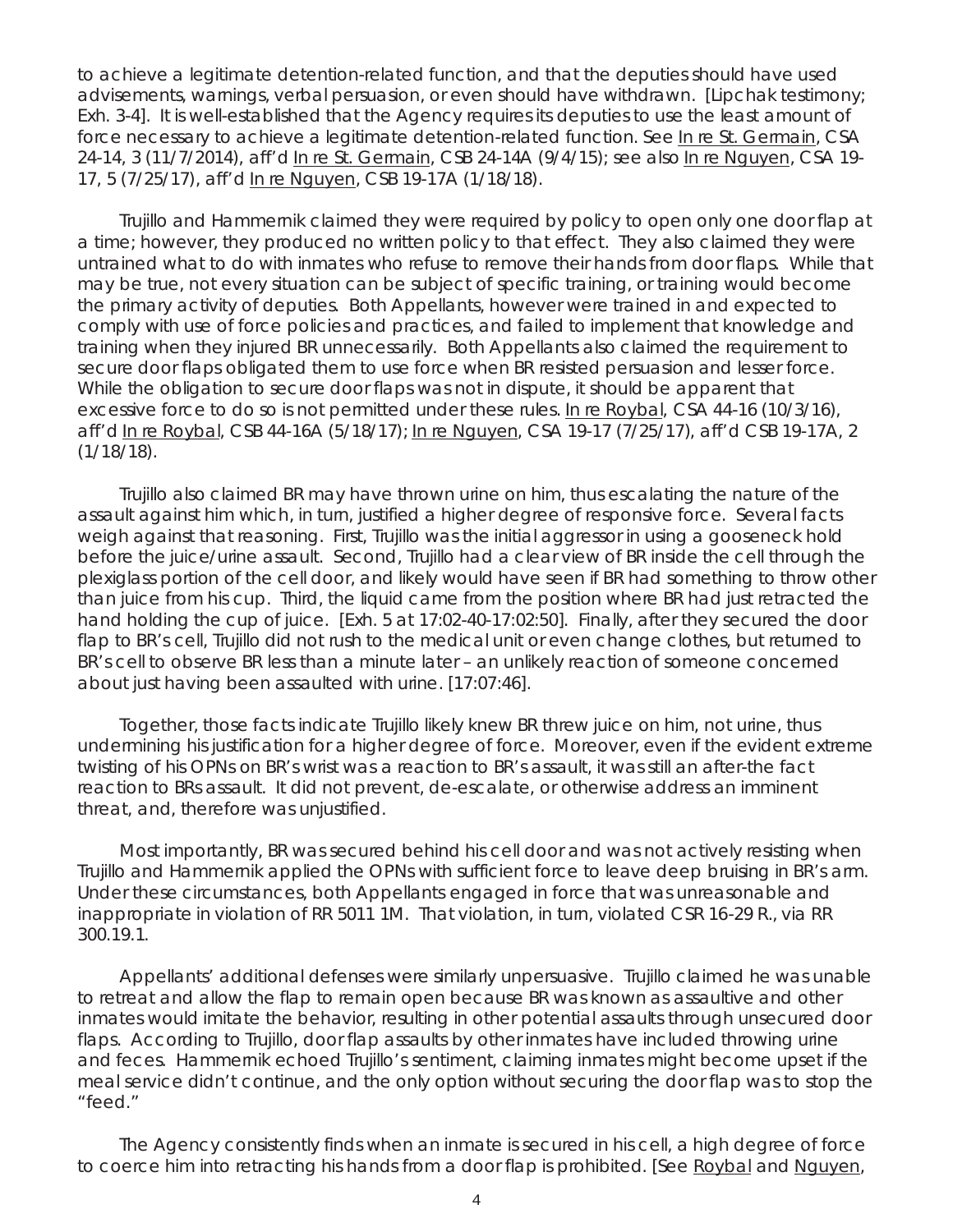*supra*]. BR did not throw liquid on Trujillo until after Appellants already used excessive force, and BR did not otherwise attempt to strike at or assault deputies.

Trujillo also claimed he used both command presence and attempted to convince BR to remove his hands, using a child-like tone. While not in doubt, the failure of a lesser degree of force on an otherwise passive-resistant inmate does not automatically justify the use of a significantly-higher degree of force.

Hammernik claimed BR shifted from passive resistant when he was refusing to move his hands inside his cell, to active resistant when BR grabbed onto the door flap, which justified both the gooseneck hold and OPNs for pain compliance. Hammernik claimed he learned all the techniques he and Trujillo used in this situation during his time in the Academy, and also testified he and Trujillo did as they were trained to do when they progressed through the types of force available to them under the Agency's Use of Force Policy, from command presence and verbal commands, to control holds, to OPNs.

The progression of the degree of force is not in dispute, and there is also no doubt Appellants believed they were following progressive force in the face BR's failure to comply with a lawful order. The issue is the degree of force used in relation to the threat faced and circumstances at the time the force was exerted. BR was secured in his cell; he posed no imminent threat to himself, to the Appellants, or to anyone else outside the cell; BR was not actively resisting; alternatives existed, including leaving BR alone, or requesting advice from a supervisor. In view of those circumstances, no force was required, and therefore the excessive use of pain compliance and weapons (the OPNs) by both Appellants was unreasonable and inappropriate in relation to the threat faced, in violation of this rule 5011.1M.

## **RR 300.22 – Inappropriate Force**

# **Deputy sheriffs and employees shall not use inappropriate force in making an arrest, dealing with a prisoner or in dealing with any other person.**

The same evidence which established a violation of the above use of force policy also establishes a violation of this RR. When the degree of force used was excessive under the circumstances, it is also inappropriate use of force under this rule.

# **V. DEGREE OF DISCIPLINE**

The purpose of discipline is to correct inappropriate behavior if possible. Appointing authorities are directed by CSR 16-41 to consider the severity of the offense, an employee's past record, and the penalty most likely to achieve compliance with the rules. CSR 16-41; *see also* In re Ford, 48-14A, 8-9 (CSB 9/17/15).

### **A. Seriousness of the proven offenses**

Appellants' unnecessary use of force on BR caused significant injuries, as seen in the photographic evidence. It, therefore, also created an undue risk of liability to the City.

# **B. Prior Record**

Hammernik. The Agency assessed a mitigated 18-day suspension against Hammernik, based on his being new at the position and having no previous discipline. This mitigation failed to account for the extraordinary circumstances in this case. [*See below*, "Additional Factors – Hammernik"].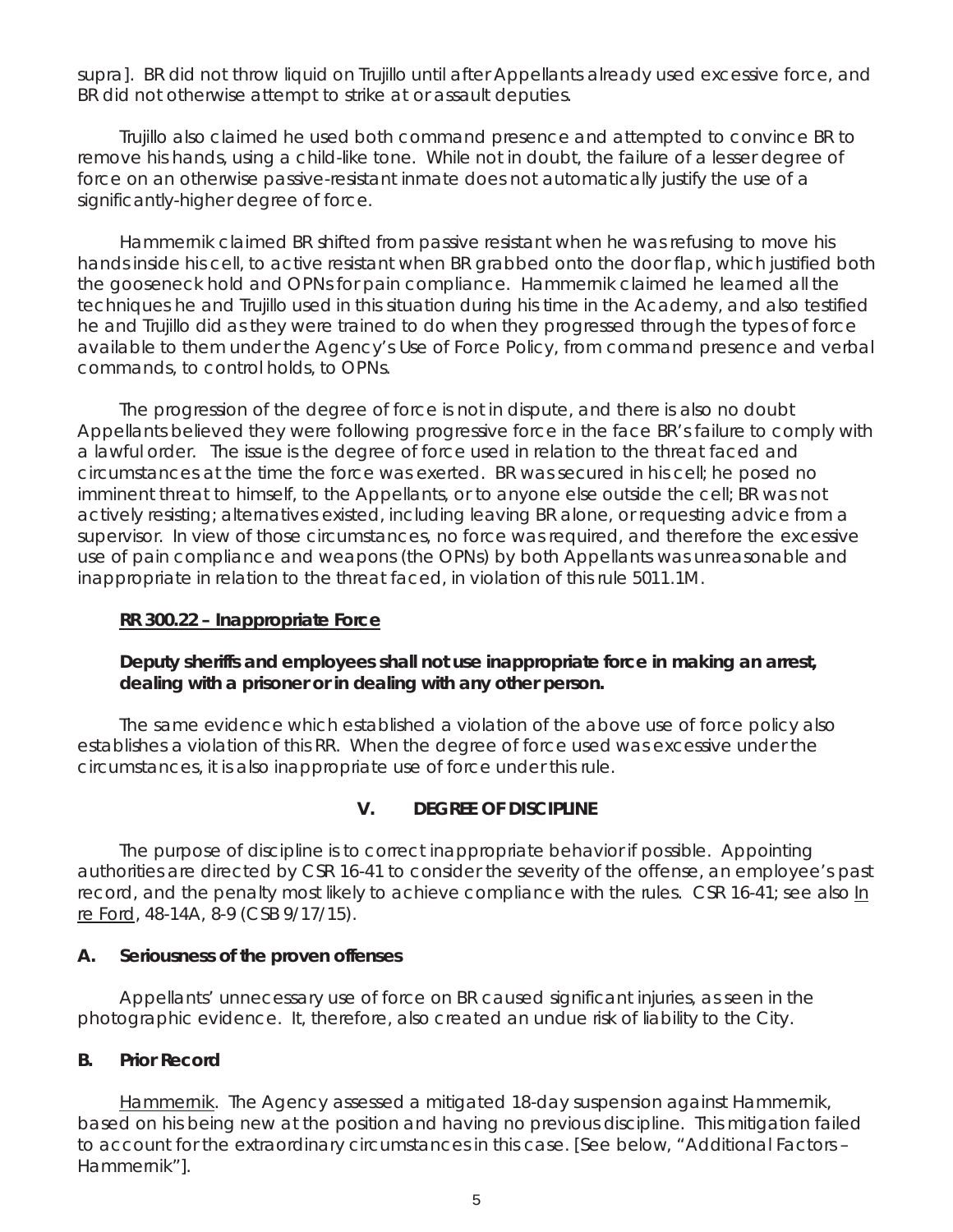Trujillo. The Agency improperly escalated the penalty for Trujillo based on an alleged previous discipline. [S*ee n*. 4, below; In re Trujillo, CSA 18-17 (8/16/17); Exh. 3-8; Lipchak testimony; Matrix at p. 86].

## **C. Likelihood of Reform**

The Agency presented no reason either Appellant would be unable to reform their actions in dealing appropriately with inmates in door-flap situations.

## **D. Additional Factors – Hammernik**

The decision-maker acknowledged that assigning Hammernik, as a probationary deputy, to a special management unit, was contrary to the Agency's own policies. [Lipchak crossexam]. "Staff who are assigned to work directly with inmates in special management units are to be selected based on a criteria that includes completion of probationary period…" [Exh. F-3]. As a recent graduate of the Agency's Academy, Hammernik was still on probation at the time of the incident underlying this appeal. He expressed concern to his supervisor, Sergeant Petrie, about being placed in a Special Management unit so soon, but his concern was ignored. [Hammernik testimony]. Trujillo testified he was "surprised" Hammernik was assigned the unit as a probationary deputy.

Hammernik, regardless of assignment, was responsible for complying with the Agency's use-of-force rules. However, the Agency was responsible for placing him in a position to fail that duty by assigning him in violation of its own policy.

The Agency was also required, but failed, to document and weigh these material circumstances. [See Matrix pp 29, 30, 33]. The result, therefore, was a disciplinary decision that did not reflect the totality of the circumstances, and was not within the range of alternatives available to a reasonable and prudent administrator as required under the CSRs. *See* In re Ford, CSB 48-14A, 8-9 (12/17/15); In re Lacombe, CSB 10-14A (7/16/15); In re Jenkins, CSB 54-14A  $(11/9/15)$ .

The Agency's violation of its own policy constitutes special circumstances which compel the assessment of a penalty outside the matrix. [Matrix at 27-28]. Moreover, the Agency's failure to address the relevant circumstances violates the dictates of CSR 16-41. The Agency's culpability, more than a procedural error, was a material and significant factor in Hammernik's violations. *See* In re Rocha, CSB 19-16A, 5 (7/6/17). Consequently, no more than a nominal penalty is justified.

# **E. Additional factors – Trujillo**

i<br>T

The Agency failed to prove its stated basis to increase Trujillo's discipline from level 6 to level 7. [Lipchak testimony; Matrix Appendix E, pp 1, 6].3 However, a 30-day suspension is within the range of alternatives available to a reasonable and prudent administrator, [*See* In re

<sup>&</sup>lt;sup>3</sup> Under the Agency's disciplinary matrix, the use of force violations fell under Catergory E. [Matrix p. 91]. A first violation in Category E is assigned to a penalty at level 6, which carries a presumptive penalty of a 30-day suspension [*Id* @ p.86]. A second violation in Category E is assigned a penalty level 7, which carries a presumptive penalty of a 60-day suspension. [Id]. Lipchak testified the matrix required him to increase the level of discipline from 6 to 7 based on Trujillo's prior 30-day suspension. However, he acknowledged the 30-day suspension was reversed. He testified the Agency filed a Petition for Review of that reversal to the CSB, as if to justify the increased penalty. [Lipchak testimony]. First, discipline must be assessed based on the record at the time discipline is assessed. Second, the pendency of an appeal does not justify an increased penalty in a subsequent discipline; in other words, an agency may not increase the penalty in a new discipline based on the assumption that the pending appeal of the prior discipline will be decided a particular way. Third, subsequent to Lipchak's testimony, the Agency withdrew its Petition for Review in the prior case. [In re Trujillo, 18-17A, "Agency's Unopposed Motion to Dismiss Appeal" (11/3/17)]. Consequently, no justification remains to increase the penalty here from 30 to 60 days based on a non-existent prior discipline.